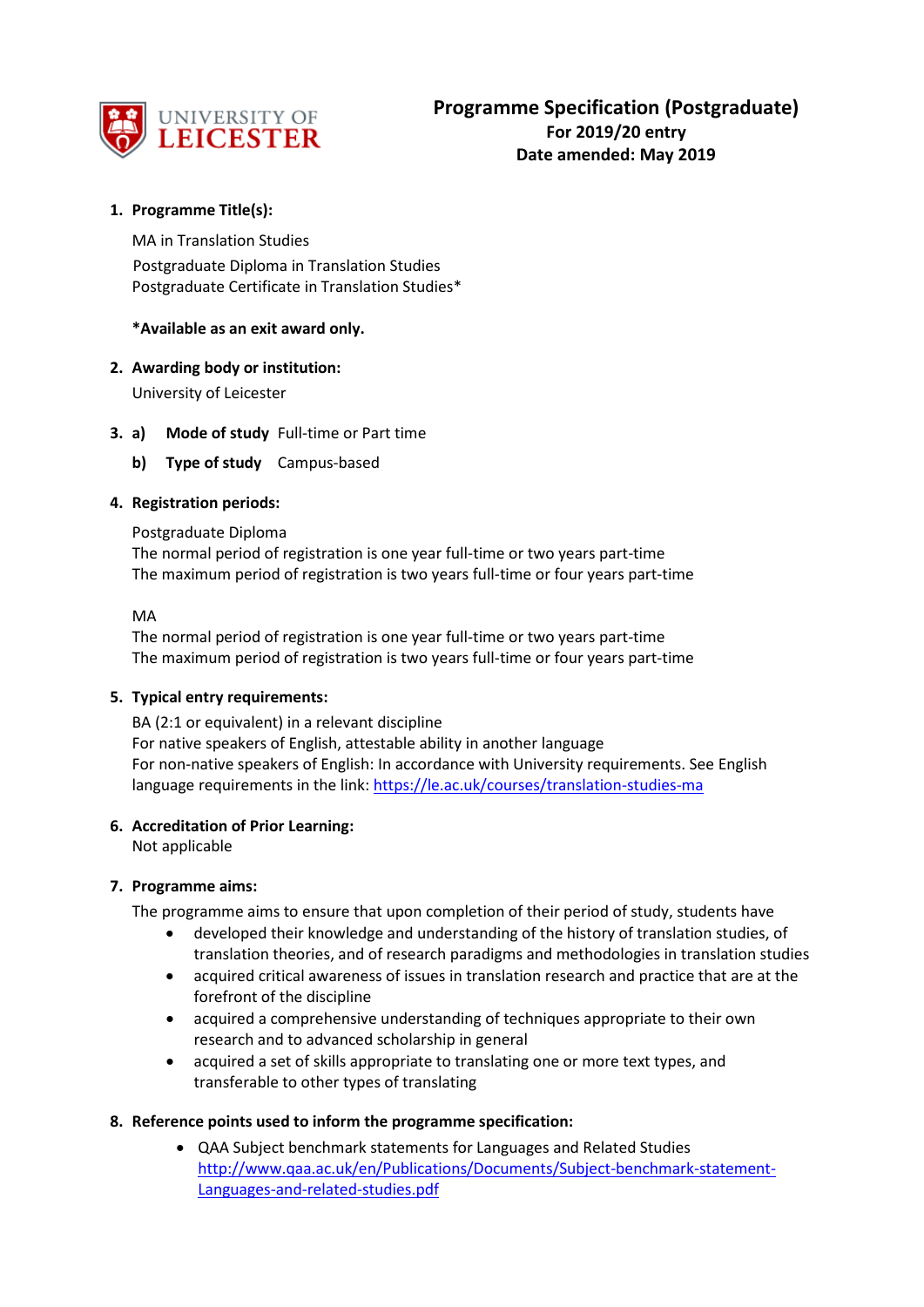- QAA Subject benchmark statements for Linguistics [http://www.qaa.ac.uk/en/Publications/Documents/Subject-benchmark-statement-](http://www.qaa.ac.uk/en/Publications/Documents/Subject-benchmark-statement-Linguistics.pdf)[Linguistics.pdf](http://www.qaa.ac.uk/en/Publications/Documents/Subject-benchmark-statement-Linguistics.pdf)
- Framework for Higher Education Qualifications (FHEQ)
- UK Quality Code for Higher Education
- University Learning [Strategy](https://www2.le.ac.uk/offices/sas2/quality/learnteach)
- [University Assessment Strategy](https://www2.le.ac.uk/offices/sas2/quality/learnteach)
- University of Leicester Periodic Developmental Review Report
- External Examiners' reports (annual)
- United Nations Education for Sustainable Development Goals
- Student Destinations Data
- **9. Programme Outcomes** (**bold** outcomes apply to the MA alone and not to the Postgraduate Diploma):

| <b>Intended Learning</b><br><b>Outcomes</b>                                                                                                                                                                                                                                                                          | <b>Teaching and Learning</b><br><b>Methods</b>                                                                                                           | <b>How Demonstrated?</b>                                                                                                                                                                                                                                                       |
|----------------------------------------------------------------------------------------------------------------------------------------------------------------------------------------------------------------------------------------------------------------------------------------------------------------------|----------------------------------------------------------------------------------------------------------------------------------------------------------|--------------------------------------------------------------------------------------------------------------------------------------------------------------------------------------------------------------------------------------------------------------------------------|
|                                                                                                                                                                                                                                                                                                                      | (a) Subject and Professional skills                                                                                                                      |                                                                                                                                                                                                                                                                                |
|                                                                                                                                                                                                                                                                                                                      | Knowledge                                                                                                                                                |                                                                                                                                                                                                                                                                                |
| On completion of the<br>programme the successful<br>student will have a<br>systematic understanding<br>and critical knowledge of:<br>1. the history of translation<br>studies<br>2. translation theories<br>3. research paradigms and<br>methodologies in translation<br>studies                                     | Students acquire knowledge<br>through<br>Lectures and seminars<br><b>Guided reading</b><br>٠<br>Independent reading<br>$\bullet$<br>and private study    | Students' knowledge is<br>assessed by essays<br>demonstrating their ability to<br>write critically about the areas<br>outlined. They will additionally<br>demonstrate their knowledge<br>in advanced discussions (not<br>formally assessed).                                   |
|                                                                                                                                                                                                                                                                                                                      | <b>Concepts</b>                                                                                                                                          |                                                                                                                                                                                                                                                                                |
| On completion of the<br>programme the successful<br>student will be able to<br>discuss and use in<br>arguments concepts at the<br>forefront of the academic<br>discipline of translation<br>studies and pertinent<br>concepts in related<br>disciplines.                                                             | Students assimilate concepts<br>through<br>lectures and seminars<br>guided reading<br>$\bullet$<br>independent reading<br>$\bullet$<br>and private study | Students' conceptual abilities<br>are assessed by essays<br>demonstrating that they can<br>write critically about the<br>concepts and use them in<br>argument. They will<br>additionally demonstrate their<br>abilities in advanced<br>discussions (not formally<br>assessed). |
|                                                                                                                                                                                                                                                                                                                      | <b>Techniques</b>                                                                                                                                        |                                                                                                                                                                                                                                                                                |
| On completion of the<br>programme the successful<br>student will be able to use<br>aids to translation (e.g.<br>subtitling software;<br>translation memories; online<br>and paper dictionaries) and<br>translation techniques of<br>various kinds (e.g.<br>negotiating with subject<br>experts; use of corpora, text | Students learn to use translation<br>aids and to employ translation<br>techniques through<br>practical classes<br>independent practice                   | Students' technical abilities will<br>be evidenced through the<br>production of translations<br>(including some for<br>assessment) with the help of<br>relevant technical aids and<br>techniques.                                                                              |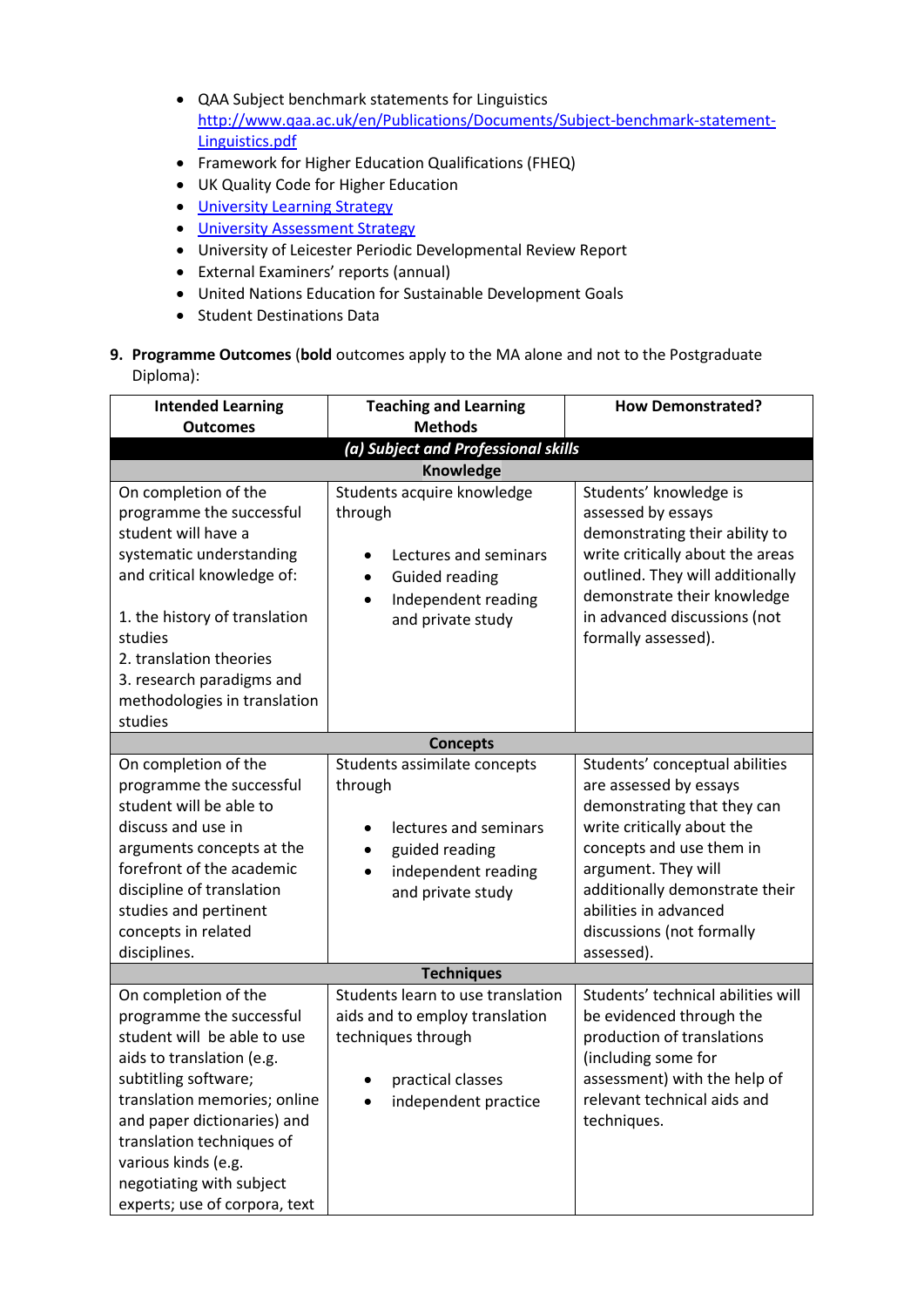| <b>Intended Learning</b><br><b>Outcomes</b>           | <b>Teaching and Learning</b><br><b>Methods</b> | <b>How Demonstrated?</b>                                        |  |
|-------------------------------------------------------|------------------------------------------------|-----------------------------------------------------------------|--|
| and term banks; text                                  |                                                |                                                                 |  |
| analysis)                                             |                                                |                                                                 |  |
|                                                       | <b>Critical analysis</b>                       |                                                                 |  |
| On completion of the                                  | Students' critical analytical                  | Students' critical analytical                                   |  |
| programme the successful                              | abilities will be enhanced                     | skills will be assessed by essays                               |  |
| students will be able to:                             | through                                        | and through the dissertation                                    |  |
| 1. evaluate critically current                        |                                                |                                                                 |  |
| research and advanced                                 | lectures and seminars                          |                                                                 |  |
| scholarship in the discipline                         | guided reading                                 |                                                                 |  |
| of translation studies and,                           | independent reading<br>$\bullet$               |                                                                 |  |
| where appropriate, propose                            | and private study                              |                                                                 |  |
| new hypotheses                                        |                                                |                                                                 |  |
| 2. evaluate methodologies                             |                                                |                                                                 |  |
| and develop critiques of                              |                                                |                                                                 |  |
| them and, where                                       |                                                |                                                                 |  |
| appropriate, propose new<br>methodologies             |                                                |                                                                 |  |
| 3. demonstrate originality                            |                                                |                                                                 |  |
| in the application of                                 |                                                |                                                                 |  |
| knowledge                                             |                                                |                                                                 |  |
|                                                       | <b>Presentation</b>                            |                                                                 |  |
| On completion of the                                  | Students will develop                          | Students' presentation skills                                   |  |
| programme the successful                              | professional-level presentation                | will be demonstrated through                                    |  |
| student will be able to:                              | skills through                                 | their written work and through                                  |  |
| 1. communicate their                                  | supervised preparations                        | presentations.                                                  |  |
| knowledge, understanding                              | for essays and                                 |                                                                 |  |
| and conclusions clearly,                              | translations                                   |                                                                 |  |
| appropriate formats and                               | self-editing                                   |                                                                 |  |
| modes                                                 | constructive criticism of                      |                                                                 |  |
| 2. produce translation that                           | existing translations                          |                                                                 |  |
| are error free, in                                    |                                                |                                                                 |  |
| appropriate formats and                               |                                                |                                                                 |  |
| modes                                                 |                                                |                                                                 |  |
|                                                       | <b>Appraisal of evidence</b>                   |                                                                 |  |
| On completion of the                                  | Students will fine tune their                  | Students' abilities to appraise                                 |  |
| programme the successful<br>student will be able to   | evidence appraisal abilities                   | evidence will be demonstrated                                   |  |
|                                                       | through                                        | through their own work,                                         |  |
| appraise evidence on the<br>basis of the relationship | research skills lectures                       | including comments therein on<br>the nature and appropriateness |  |
| between methodology, data                             |                                                | of evidence presented and                                       |  |
| and conclusions as                                    | in-depth analysis of<br>research reports       | drawn on in published research                                  |  |
| presented in advanced                                 |                                                | reports.                                                        |  |
| scholarship in the discipline                         |                                                |                                                                 |  |
| of translation studies                                |                                                |                                                                 |  |
|                                                       | (b) Transferable skills                        |                                                                 |  |
| <b>Research skills</b>                                |                                                |                                                                 |  |
| On completion of the                                  | Students acquire research skills               | Students' research skills will be                               |  |
| programme the successful                              | through                                        | demonstrated in essays,                                         |  |
| student will be able to                               |                                                | translations, presentations, the                                |  |
| employ established                                    | preparation for essay                          | dissertation proposal and the                                   |  |
| techniques of research and                            | and dissertation writing                       | dissertation.                                                   |  |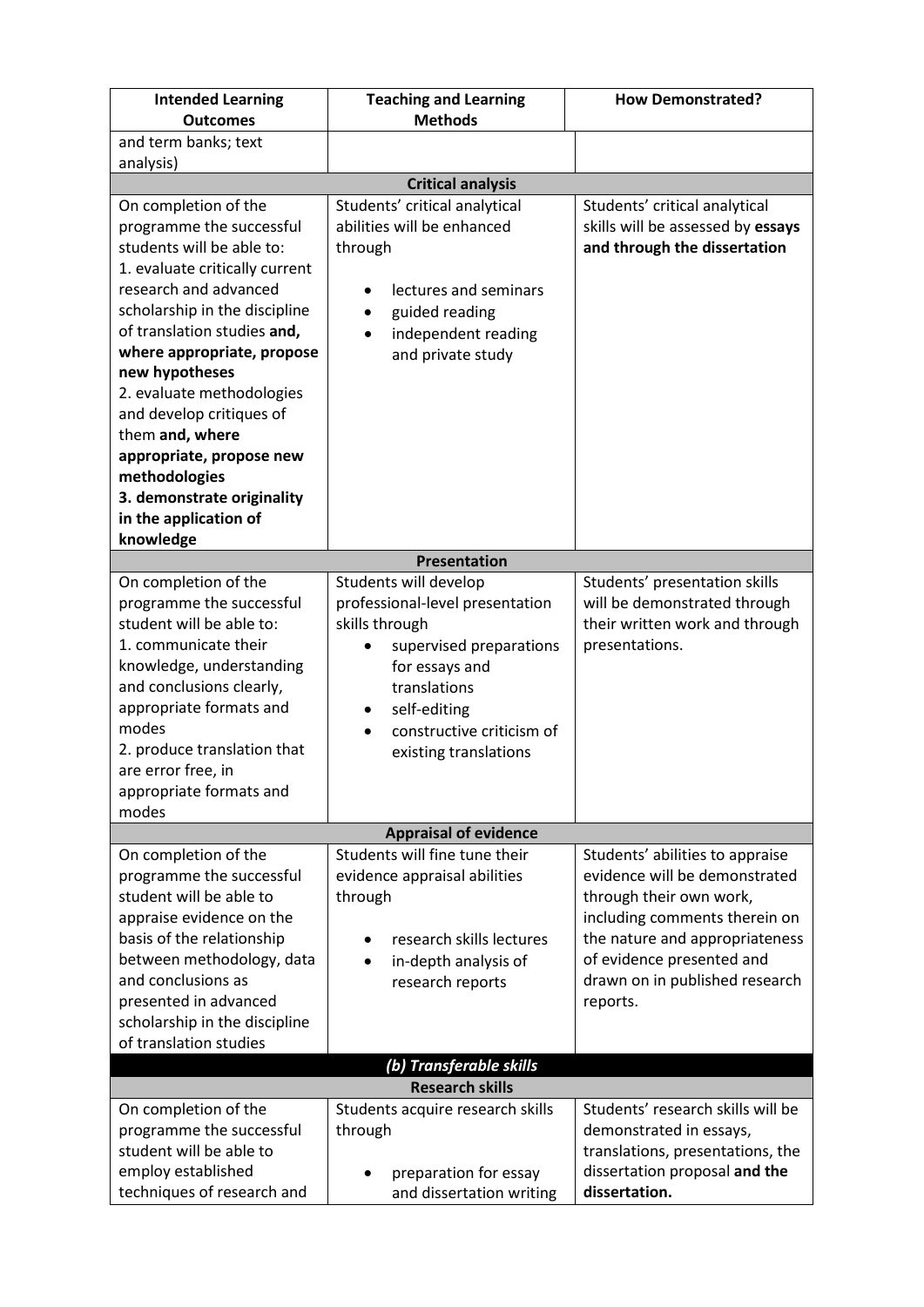| <b>Intended Learning</b><br><b>Outcomes</b>             | <b>Teaching and Learning</b><br><b>Methods</b>                                | <b>How Demonstrated?</b>                                   |
|---------------------------------------------------------|-------------------------------------------------------------------------------|------------------------------------------------------------|
| inquiry either in the work                              | assessment feedback                                                           |                                                            |
| place or in the pursuance of                            |                                                                               |                                                            |
| further study to PhD level                              |                                                                               |                                                            |
|                                                         | <b>Communication skills</b>                                                   |                                                            |
| On completion of the                                    | Students acquire communication                                                | Students' communication skills                             |
| programme the successful                                | skills through                                                                | will be demonstrated in class                              |
| student will be able to                                 | class discussions<br>$\bullet$                                                | discussions, in presentations,                             |
| communicate clearly and                                 | presentations                                                                 | and in written work, including                             |
| appropriately with a range                              | written work<br>$\bullet$                                                     | translations.                                              |
| of people and to a range of                             | translations<br>$\bullet$                                                     |                                                            |
| audiences in writing and in                             | assessment feedback                                                           |                                                            |
| speech                                                  |                                                                               |                                                            |
|                                                         | Data presentation                                                             |                                                            |
| On completion of the                                    | Students acquire data                                                         | Students' data presentation                                |
| programme the successful                                | presentation skills through                                                   | skills will be demonstrated in                             |
| student will be able to                                 | research skills classes                                                       | appropriate written work and                               |
| present data accessibly in                              | essay and dissertation<br>$\bullet$                                           | in presentations.                                          |
| various formats (numerical,                             | writing                                                                       |                                                            |
| graphs, tables)                                         | assessment feedback                                                           |                                                            |
|                                                         | <b>Information technology</b>                                                 |                                                            |
| On completion of the                                    | Students acquire Information                                                  | Students' Information                                      |
| programme the successful<br>student will be able to use | Technology skills through                                                     | Technology skills will be                                  |
| word processing                                         | preparing written work                                                        | demonstrated in appropriate<br>written work, presentations |
| programmes to compose                                   | preparing presentations<br>$\bullet$<br>Instruction and practice<br>$\bullet$ | and translations.                                          |
| essays and other forms of                               | in the use of translation                                                     |                                                            |
| writing, power point or                                 | technology                                                                    |                                                            |
| similar to make                                         |                                                                               |                                                            |
| presentations, and                                      |                                                                               |                                                            |
| translation memories.                                   |                                                                               |                                                            |
| Students will able to                                   |                                                                               |                                                            |
| specialise in the use of                                |                                                                               |                                                            |
| subtitling software.                                    |                                                                               |                                                            |
|                                                         | <b>Problem solving</b>                                                        |                                                            |
| On completion of the                                    | Students acquire problem                                                      | Students' problem solving skills                           |
| programme the successful                                | solving skills through                                                        | will be demonstrated in                                    |
| student will be able to                                 | Identifying and                                                               | annotations to their                                       |
| identify and solve complex                              | discussing translation                                                        | translations and in                                        |
| problems in consultation                                | problems in their own                                                         | presentations.                                             |
| with others and through                                 | and others' translating                                                       |                                                            |
| independent research for<br>solutions.                  | practice                                                                      |                                                            |
|                                                         | consulting with other                                                         |                                                            |
|                                                         | experts in the<br>preparation of                                              |                                                            |
|                                                         | translations                                                                  |                                                            |
|                                                         | researching a variety of                                                      |                                                            |
|                                                         | resources in the                                                              |                                                            |
|                                                         | preparation of                                                                |                                                            |
|                                                         | translations                                                                  |                                                            |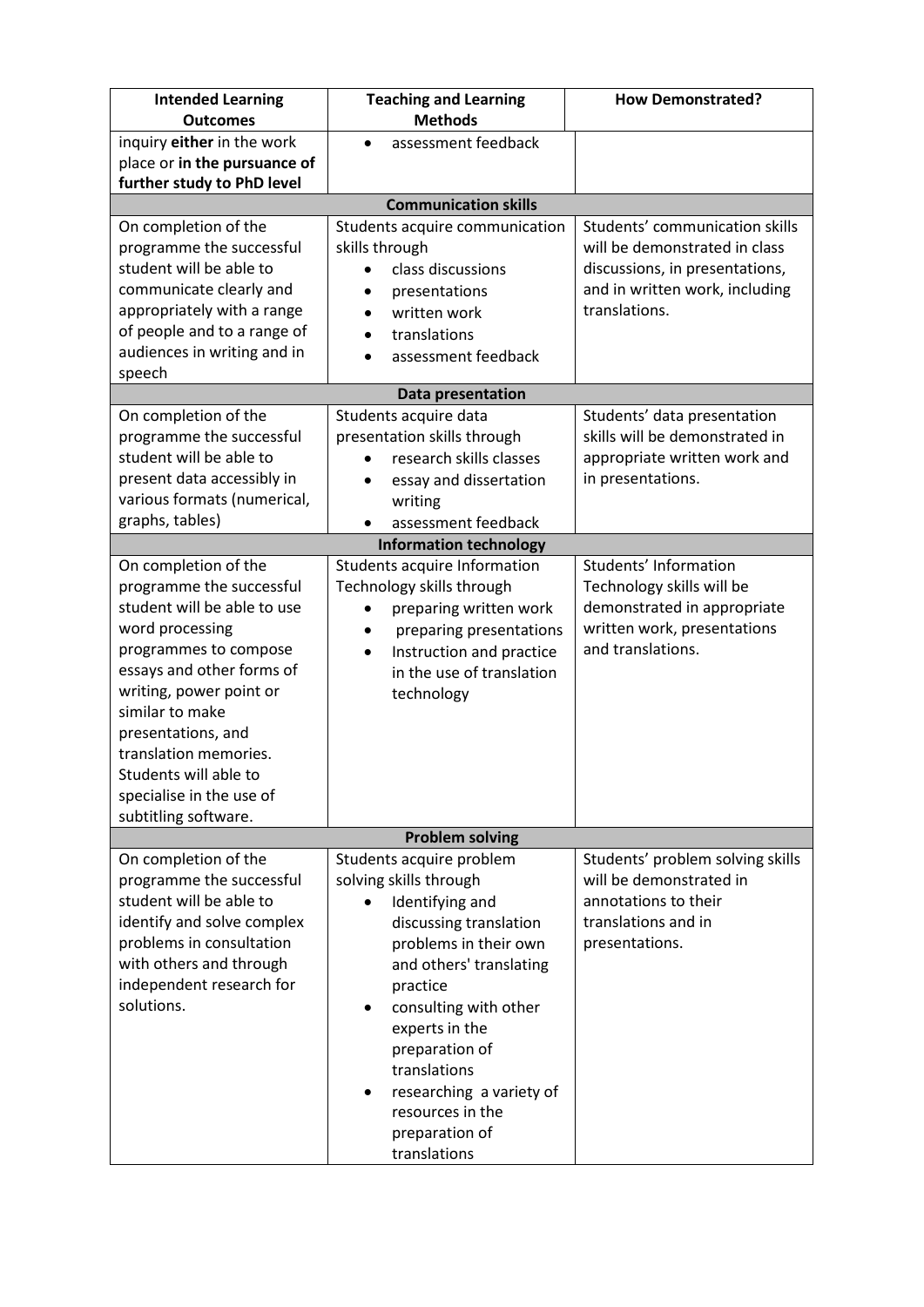| <b>Intended Learning</b>      | <b>Teaching and Learning</b>      | <b>How Demonstrated?</b>             |  |
|-------------------------------|-----------------------------------|--------------------------------------|--|
| <b>Outcomes</b>               | <b>Methods</b>                    |                                      |  |
|                               | <b>Working relationships</b>      |                                      |  |
| On completion of the          | Students' ability to work in      | Students' ability to work in         |  |
| programme successful          | groups will be enhanced           | groups will be demonstrated          |  |
| students will be able to work | especially through aspects of the | through appropriate written          |  |
| together in groups in the     | research skills module and the    | work and presentations               |  |
| pursuance of a common         | option module                     |                                      |  |
| purpose                       |                                   |                                      |  |
|                               | <b>Managing learning</b>          |                                      |  |
| On completion of the          | Students' ability to manage       | Students' ability to manage          |  |
| programme the successful      | learning will be enhanced         | learning will be demonstrated        |  |
| student will be able to       | through the process of following  | through their successful             |  |
| 1. manage their time in the   | a programme of learning and       | completion of the programme          |  |
| context of competing          | through preparing for classes     |                                      |  |
| demands                       | and assessed work.                |                                      |  |
| 2. continue to advance their  |                                   |                                      |  |
| knowledge and                 |                                   |                                      |  |
| understanding and develop     |                                   |                                      |  |
| new, high level skills        |                                   |                                      |  |
| 3. engage independent         |                                   |                                      |  |
| learning in the pursuit of    |                                   |                                      |  |
| continuing professional       |                                   |                                      |  |
| development                   |                                   |                                      |  |
| <b>Career management</b>      |                                   |                                      |  |
| On completion of the          | Students' career management       | Students' abilities to manage a      |  |
| programme the successful      | skills will be enhanced through   | career will be demonstrated          |  |
| student will be able to       | talks given to the student group  | through simulations and              |  |
| prepare for and develop a     | by members of the university's    | assessments in the module on         |  |
| career in translation and     | career service and by members     | <b>Current Issues in Translation</b> |  |
| related disciplines           | of the translation and related    | Research and Practice.               |  |
|                               | professions, and through career   |                                      |  |
|                               | targeted reading                  |                                      |  |

## **10. Special features:**

Modern Languages, School of Arts, is a corporate member of **the Institute of Translation and Interpreting**. The membership allows the students of this programme to access various benefits of this most recognised professional body, including professional training courses and networking opportunities.

Students also have the opportunity to take part in a series of weekly Research **Seminars** organised by the Centre for Translation and Interpreting Studies (LeCTIS). The Seminar Series offers an opportunity for staff and students to get together to listen to translation practitioners and researchers from other schools of UoL, other universities, organisations and agencies talking about their work. The annual lecture held in May delivered by an eminent figure in the field further allows students to be in close touch with the forefront of Translation Studies and translation profession.

The programme has also developed links with agencies and organisations such as Leicester City Council's Community Language Services, which offer translating opportunities to students on the programme.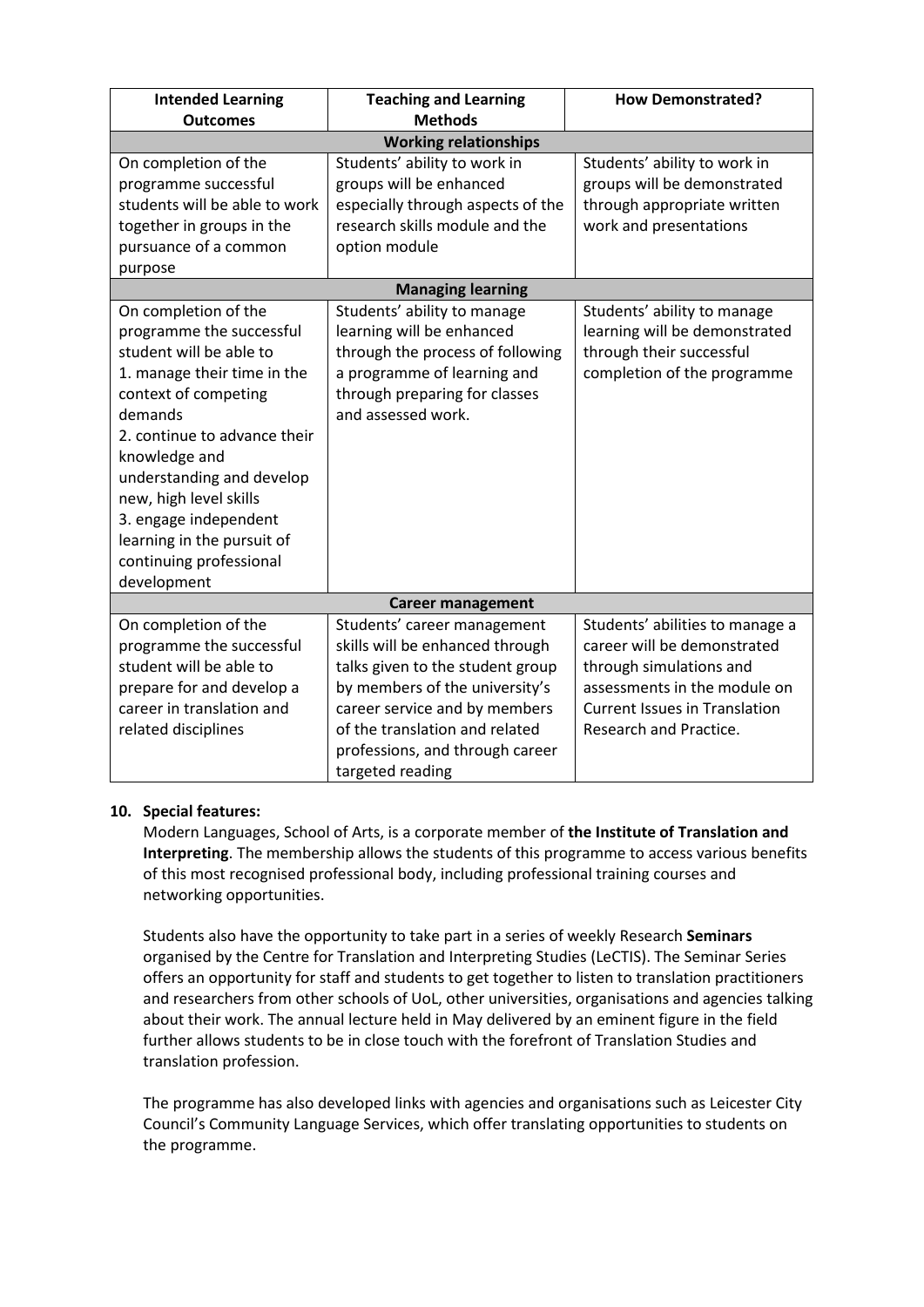### **11. Indications of programme quality:**

- External examiners' reports;
- Modern Languages Periodic Developmental Review report 2014;
- Student destination data
- The 2017 NSS of Modern Languages was 98% (overall satisfaction).
- Modern Languages at Leicester has remained in the top 20 in the Guardian University League Table. 95% of the School's research has been recognised internationally.

## **12. Scheme of Assessment**

This programme follows the University's regulations governing taught postgraduate programmes:

<http://www2.le.ac.uk/offices/sas2/regulations/general-regulations-for-taught-programmes>

## **13. Progression points**

This programme follows the progression requirements and classification of awards as set out in the University's regulations governing taught postgraduate programmes: <http://www2.le.ac.uk/offices/sas2/regulations/general-regulations-for-taught-programmes>

Students who fail to meet the requirements for a Masters may be awarded a Postgraduate Diploma as per the requirements set out in the above regulations.

## **14. Rules relating to re-sits or re-submissions:**

As defined in Senate Regulation 6: Regulations governing taught postgraduate programmes of study [\(www.le.ac.uk/senate-regulation6](http://www.le.ac.uk/senate-regulation6) )

## **15. External Examiners**

The details of the Modern Languages External Examiner(s) for this programme and the most recent External Examiners' reports can be found [here.](https://exampapers.le.ac.uk/xmlui/handle/123456789/224)

**16. Additional information** [e.g. timetable for admissions] Not applicable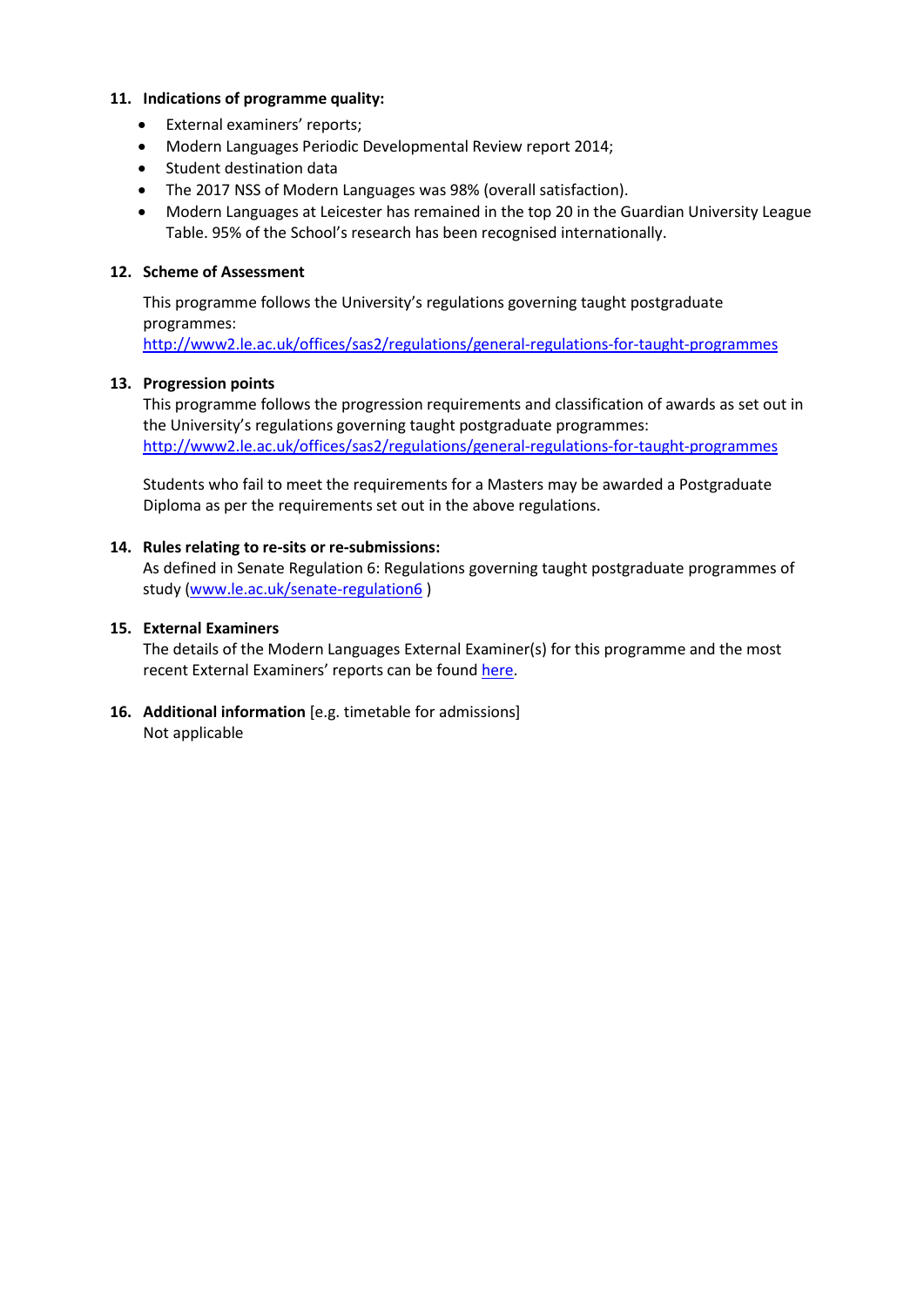### **Appendix 1: Programme structure** (programme regulations)

#### Full-time structure

| Compulsory |                                                      |            |
|------------|------------------------------------------------------|------------|
| Semester 1 |                                                      |            |
| TS7001     | The Development of Translation Studies               | 15 credits |
| TS7002     | Research Skills and Methods in Translation Studies 1 | 15 credits |
| Semester 2 |                                                      |            |
| TS7006     | Research Skills and Methods in Translation Studies 2 | 15 credits |
| TS7003     | Current Issues in Translation Research and Practice  | 15 credits |
| TS7005     | Dissertation                                         | 60 credits |

**Optional (students will select two optional modules out of four in Semester 1 and two optional modules out of four in Semester 2. Some of the modules may move between the semesters. A typical example of the arrangement is as follows.)**

| Semester 1          |                                                      |            |
|---------------------|------------------------------------------------------|------------|
| TS7029              | Interpreting I                                       | 15 credits |
| TS7030              | <b>Translating Different Genres</b>                  | 15 credits |
| TS7033              | <b>Computer Assisted Translation Tools</b>           | 15 credits |
| TS7037              | <b>Technical Translation</b>                         | 15 credits |
| Semester 2          |                                                      |            |
| TS7032              | Interpreting II                                      | 15 credits |
| TS7034              | <b>Audio Visual Translation</b>                      | 15 credits |
| TS7036              | <b>Translation Strategies</b>                        | 15 credits |
| <b>TS7038</b>       | <b>Extended Translation Project</b>                  | 15 credits |
| Part-time structure |                                                      |            |
| <b>Compulsory</b>   |                                                      |            |
| Year 1 Semester 1   |                                                      |            |
| TS7001              | The Development of Translation Studies               | 15 credits |
| Year 1 Semester 2   |                                                      |            |
| TS7003              | Current Issues in Translation Research and Practice  | 15 credits |
| Year 2 Semester 1   |                                                      |            |
| TS7002              | Research Skills and Methods in Translation Studies 1 | 15 credits |
| Year 2 Semester 2   |                                                      |            |
| TS7006              | Research Skills and Methods in Translation Studies 2 | 15 credits |
| <b>TS7005</b>       | Dissertation                                         | 60 credits |
|                     |                                                      |            |

**Optional (part-time students will select one optional module out of four in each semester over two years. in Semester 2. Some of the modules may move between the semesters. A typical example of the arrangement is as follows.)**

**Year 1**

| Semester 1 |                                            |            |
|------------|--------------------------------------------|------------|
| TS7029     | Interpreting I                             | 15 credits |
| TS7030     | <b>Translating Different Genres</b>        | 15 credits |
| TS7033     | <b>Computer Assisted Translation Tools</b> | 15 credits |
| TS7037     | <b>Technical Translation</b>               | 15 credits |